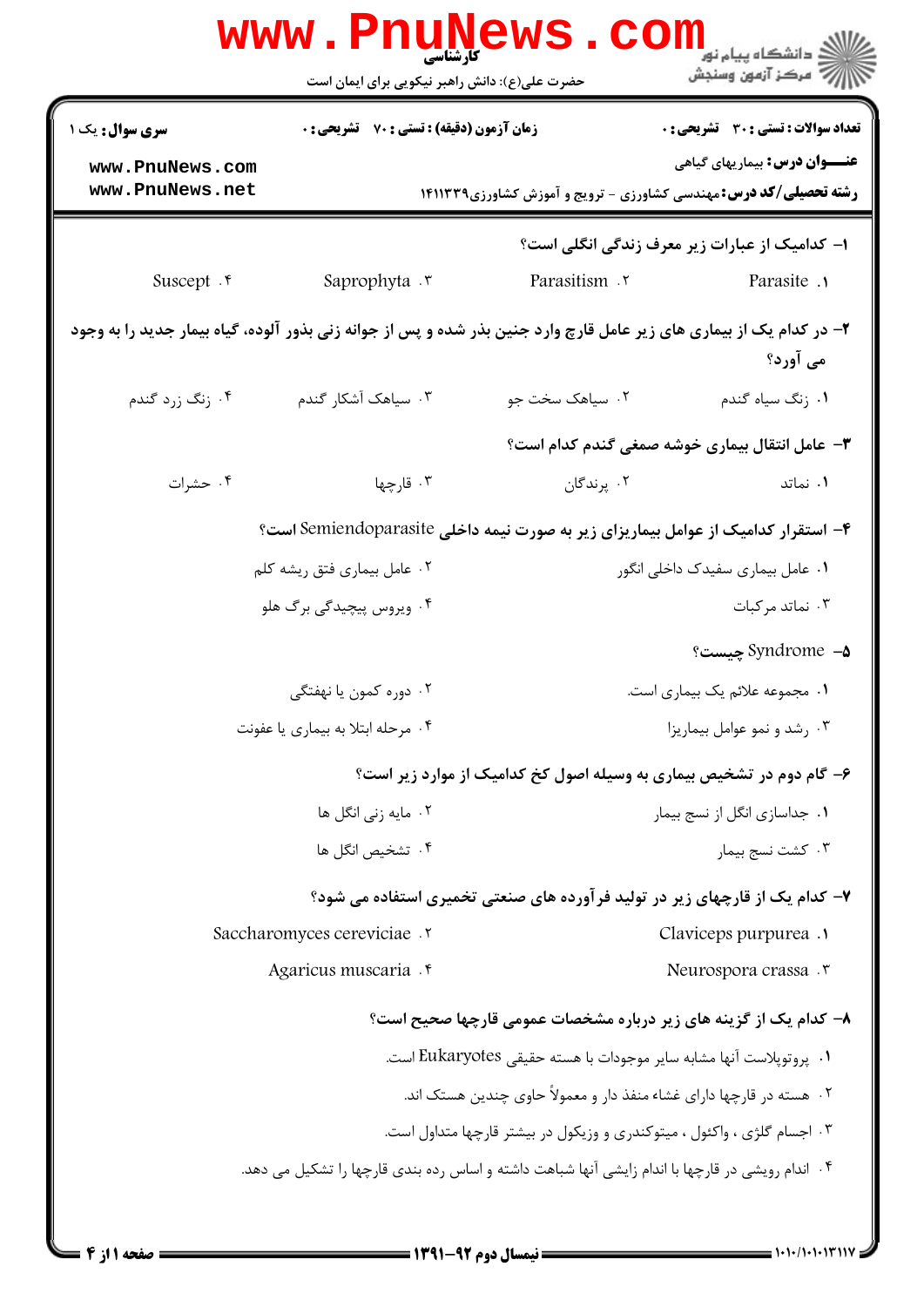|                                   | www.PnuNews                                        |                                                                  | تي دانشگاه پيام نور<br>* سڪنگ                                                                       |
|-----------------------------------|----------------------------------------------------|------------------------------------------------------------------|-----------------------------------------------------------------------------------------------------|
|                                   | حضرت علی(ع): دانش راهبر نیکویی برای ایمان است      |                                                                  | " مرڪز آزمون وسنڊش                                                                                  |
| <b>سری سوال : ۱ یک</b>            | <b>زمان آزمون (دقیقه) : تستی : 70 ٪ تشریحی : 0</b> |                                                                  | <b>تعداد سوالات : تستی : 30 ٪ تشریحی : 0</b>                                                        |
| www.PnuNews.com                   |                                                    |                                                                  | <b>عنـــوان درس:</b> بیماریهای گیاهی                                                                |
| www.PnuNews.net                   |                                                    |                                                                  | <b>رشته تحصیلی/کد درس:</b> مهندسی کشاورزی - ترویج و آموزش کشاورزی1411339                            |
|                                   |                                                    |                                                                  | ۹- Rhizomorphe در کدامیک از قارچهای زیر دیده می شود؟                                                |
|                                   | Sclerotium sp . ٢                                  |                                                                  | Isariopsis grisea.                                                                                  |
|                                   | Fusarium solani . r                                |                                                                  | Armillariella mellea .r                                                                             |
|                                   |                                                    |                                                                  | ۱۰- سانتریول در کدام گروه از قارچها وجود ندارد؟                                                     |
|                                   | ۰۲ قارچهای بدون تاژک پست                           |                                                                  | ۰۱ قارچهای تاژکدار عالی                                                                             |
|                                   | ۰۴ قارچهای بدون تاژک عالی                          |                                                                  | ۰۳ قارچهای تاژکدار پست                                                                              |
|                                   |                                                    |                                                                  | Spitzeukorper –11 چیست؟                                                                             |
|                                   |                                                    | ٠١. اندام حاوى سيتوپلاسميک و انتقال دهنده آنزيم سنتز كننده كيتين |                                                                                                     |
|                                   |                                                    |                                                                  | ۰۲ ماده غشائی جریان یافته از شبکه درون سلولی                                                        |
|                                   |                                                    |                                                                  | ۰۳ جسم رنگی در قارچها دارای دیواره عرضی                                                             |
|                                   |                                                    |                                                                  | ۰۴ وزیکول های سیتوپلاسمی موثر در رشد انتهائی هیف                                                    |
|                                   |                                                    |                                                                  | <b>۱۲</b> - در کدام یک از قارچهای زیر تولید مثل جنسی به طریق اسپرم زائی صورت می گیرد؟               |
|                                   | Rhizophidium couchii .                             |                                                                  | Aecidium berberidis .                                                                               |
| Peniophora sambuci . <sup>*</sup> |                                                    | Sporodinia grandis .                                             |                                                                                                     |
|                                   |                                                    |                                                                  | 1۳- عامل بیماری بلاست برنج کدام است؟                                                                |
| Rosellinia sp . r                 | Pyricularia sp .                                   | Fusarium sp . ٢                                                  | Polystigma sp.1                                                                                     |
|                                   |                                                    |                                                                  | ۱۴– کدام یک از عوامل بیماریزای زیر آپوتسیم تولید می کنند؟                                           |
|                                   | ۰۲ عامل بیماری مومیایی درختان هلو                  | ۰۱ عامل بیماری بلاست برنج                                        |                                                                                                     |
|                                   | ۰۴ عامل بیماری لکه موجی گوجه فرنگی                 | ۰۳ عامل بیماری سفیدک سطحی هلو                                    |                                                                                                     |
|                                   |                                                    |                                                                  | ۱۵- در کدام یک از بیماری های زیر وجود رطوبت بالا برای رشد و فعالیت قارچ امری لازم و ضروری نمی باشد؟ |
|                                   | ۲. مرگ گیاهچه ناشی از پیتیوم                       |                                                                  | ۰۱ ;نگ گندم                                                                                         |
|                                   | ۰۴ سفیدک سطحی مو                                   |                                                                  | ۰۳ سفیدک داخلے مو                                                                                   |
|                                   |                                                    |                                                                  | ۱۶- بهترین راه مبارزه با بیماری زنگ سیاه گندم کدام است؟                                             |
| ۰۲ سمیاشی مکرر با قارچکش مانب     |                                                    | ۰۱ انهدام بوته های زرشک                                          |                                                                                                     |
|                                   | ۰۴ سوزاندن بقایای گیاهان آلوده                     |                                                                  | ۰۳ کاشت واریته مقاوم                                                                                |
|                                   |                                                    |                                                                  |                                                                                                     |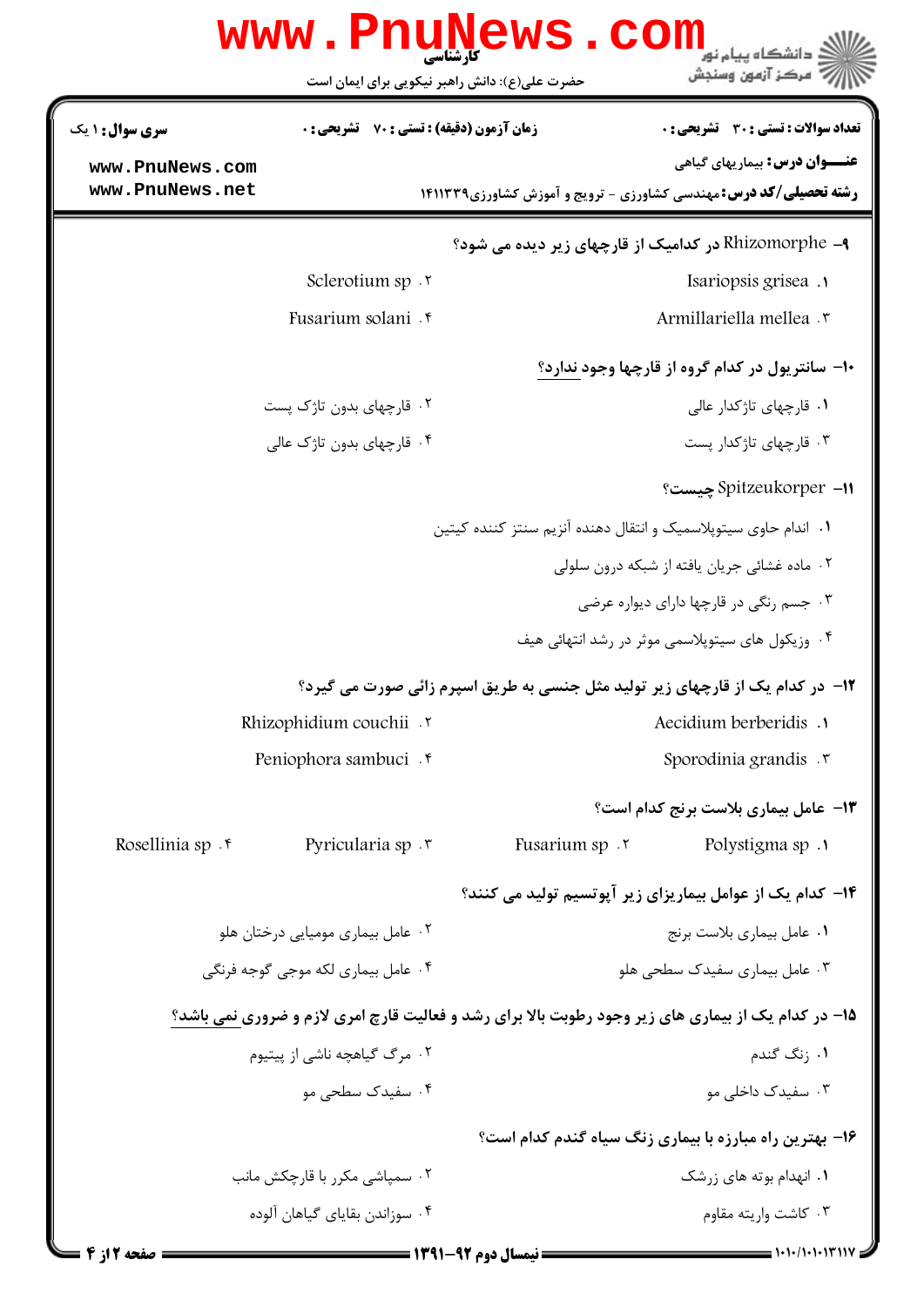|                                                                                       | <b>www.PnuNews</b><br>حضرت علی(ع): دانش راهبر نیکویی برای ایمان است |                                                                                              | ڪ دانشڪاه پيا <sub>م</sub> نور<br><mark>√</mark> مرڪز آزمون وسنڊش                                                |  |
|---------------------------------------------------------------------------------------|---------------------------------------------------------------------|----------------------------------------------------------------------------------------------|------------------------------------------------------------------------------------------------------------------|--|
| <b>سری سوال : ۱ یک</b>                                                                | زمان آزمون (دقیقه) : تستی : 70 ٪ تشریحی : 0                         |                                                                                              | <b>تعداد سوالات : تستی : 30 ٪ تشریحی : 0</b>                                                                     |  |
| www.PnuNews.com<br>www.PnuNews.net                                                    |                                                                     |                                                                                              | <b>عنـــوان درس:</b> بیماریهای گیاهی<br><b>رشته تحصیلی/کد درس:</b> مهندسی کشاورزی - ترویج و آموزش کشاورزی1۴۱۱۳۳۹ |  |
| ۱۷- اسپورودیوم های اولیه به کدام یک از اسپورهای زیر اطلاق می شود؟                     |                                                                     |                                                                                              |                                                                                                                  |  |
| ۰۴ يوريديوسپور                                                                        | ۰۳ اسیدیوسپور                                                       | ۰۲ بازیدیوسپور                                                                               | ۰۱ تليوسپور                                                                                                      |  |
|                                                                                       |                                                                     | ۱۸- منبع اصلی آلودگی اولیه در بیماری سیاهک ذرت کدام است؟                                     |                                                                                                                  |  |
| ۰۲ تلیوسپورهای موجود در بقایای گیاهان<br>۰۱ هیف های دیکاریوتیک موجود در بقایای گیاهان |                                                                     |                                                                                              |                                                                                                                  |  |
|                                                                                       | ۰۴ بازیدیوسپورهای موجود در بقایای گیاهان                            |                                                                                              | ۰۳ هیف های منوکاریوت موجود در بقایای گیاهی                                                                       |  |
|                                                                                       |                                                                     | 19- عامل بیماری Late blight سیب زمینی از کدام رده است؟                                       |                                                                                                                  |  |
| Oomycetes . F                                                                         | Ascomycetes . ٣                                                     | Basidiomycetes .                                                                             | Zygomycetes .                                                                                                    |  |
|                                                                                       |                                                                     |                                                                                              | <b>۲۰</b> - کدام یک از علائم ویروس S سیب زمینی است؟                                                              |  |
|                                                                                       | ۰۲ موزائیک خفیف تا شدید و پیچیدگی برگها                             |                                                                                              | ۰۱ فرو رفتگی مختصر رگبرگها و ناصافی سطح برگ                                                                      |  |
| ۰۴ پیچیدگی برگ و قرمز شدن لبه برگها در برخی ارقام                                     |                                                                     |                                                                                              | ۰۳ چین خوردگی برگها و ریزش برگهای پائینی                                                                         |  |
|                                                                                       |                                                                     | <b>۲۱</b> - کدام یک در مورد پوشش ویروس های جانوری صحیح است؟                                  |                                                                                                                  |  |
|                                                                                       |                                                                     | ۰۱ دارای یک لایه دو جداره خارجی از جنس قند و چربی اند.                                       |                                                                                                                  |  |
|                                                                                       |                                                                     | ۰۲ دارای یک لایه دو جداره خارجی از جنس چربی و پروتئین اند.                                   |                                                                                                                  |  |
|                                                                                       |                                                                     | ۰۳ دارای یک لایه دو جداره خارجی از جنس قند و پروتئین اند.                                    |                                                                                                                  |  |
|                                                                                       |                                                                     | ۰۴ دارای یک لایه دو جداره خارجی از جنس قند و پروتئین و چربی اند.                             |                                                                                                                  |  |
|                                                                                       |                                                                     |                                                                                              | ٢٢- عامل بیماری کادانگ کادانگ نارگیل کدام است؟                                                                   |  |
| ۰۴ قارچ                                                                               | ۰۳ نماتد                                                            | ۰۲ ویروئید                                                                                   | ۰۱ ویروس                                                                                                         |  |
|                                                                                       |                                                                     | ۲۳– کدام یک از تفاوتهای نماتدهای راسته Tylenchida با نماتدهای گونه های راسته Rhabditida است؟ |                                                                                                                  |  |
|                                                                                       |                                                                     | ۱. حباب انتهائی مری اکثر گونه های راسته Tylenchida فاقد دریچه میانی است.                     |                                                                                                                  |  |
|                                                                                       |                                                                     | ۲ . حباب انتهائی مری اکثر گونه های راسته Rhabditida فاقد دریچه میانی است.                    |                                                                                                                  |  |
|                                                                                       |                                                                     | ۰۳ پوست در نماتدهای راسته Tylenchida دارای شیارهای عرضی است.                                 |                                                                                                                  |  |
|                                                                                       |                                                                     | ۰۴ محفظه دهان در نماتدهای راسته Rhabditida دارای استایلت ۳ قسمتی است.                        |                                                                                                                  |  |
|                                                                                       |                                                                     | ۲۴− کدام یک از علائم بیماری زیر از بارزترین علائم ناشی از نماتدهای Meloidogyne است؟          |                                                                                                                  |  |
|                                                                                       | ۲. خشکیدگی و پوسیدگی                                                |                                                                                              | ٠١ ضخيم شدن ساقه و پيچيدگي برگها                                                                                 |  |
|                                                                                       | ۰۴ ایجاد گره روی ریشه                                               |                                                                                              | ۰۳ ایجاد زخم روی ریشه                                                                                            |  |
| صفحه 13 ز 4 =                                                                         |                                                                     | = نیمسال دوم ۹۲-۱۳۹۱ =                                                                       |                                                                                                                  |  |